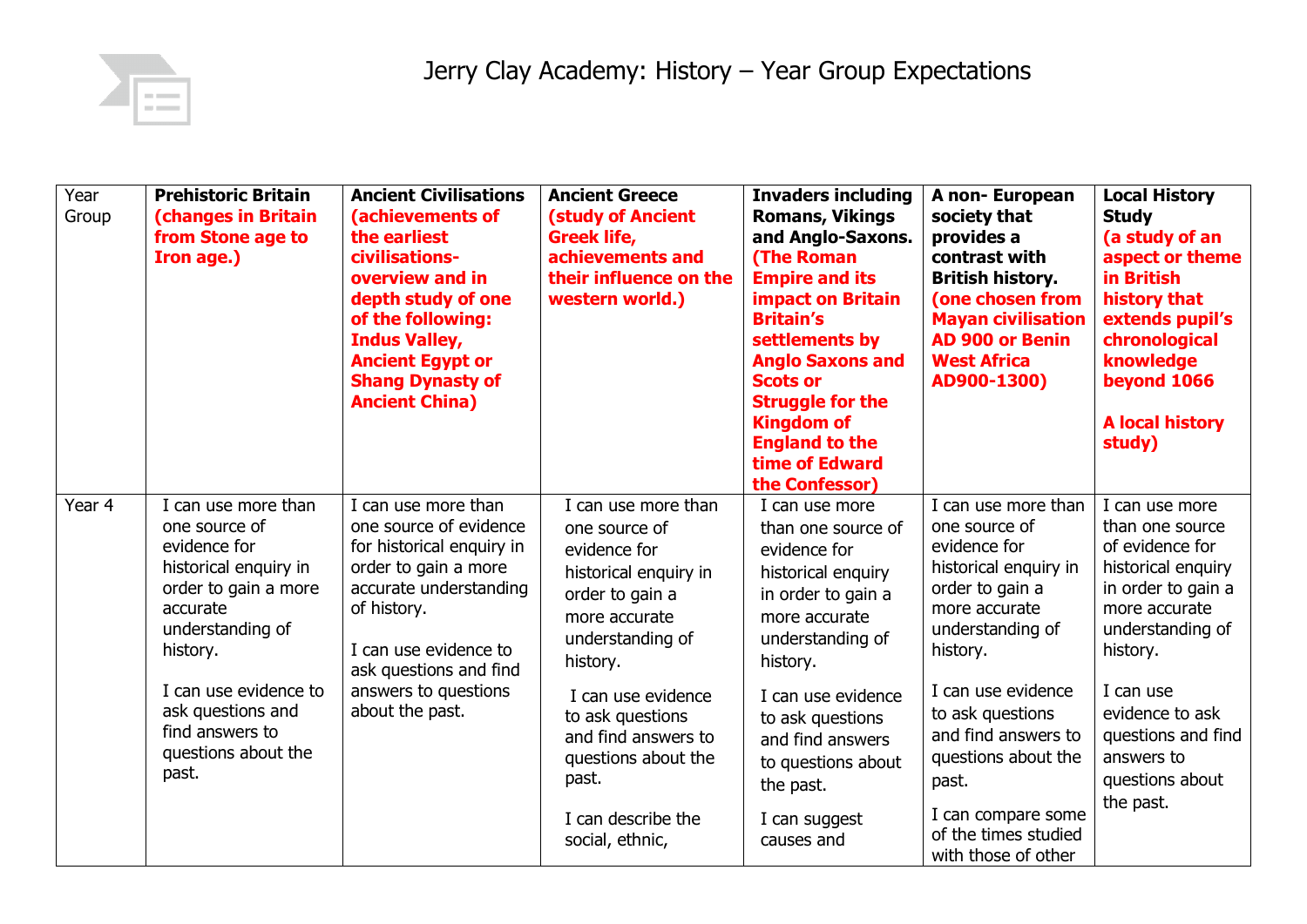

|  | cultural or religious<br>diversity of past<br>society. | consequences of<br>some of the main<br>events and<br>changes in history.<br>I can describe the<br>social, ethnic,<br>cultural or religious<br>diversity of past<br>society.<br>I can understand<br>the concept of<br>change over time,<br>representing this,<br>along with<br>evidence, on a<br>time line.<br>I can use<br>appropriate<br>historical<br>vocabulary to<br>communicate<br>including:<br>Time period<br>Era<br>change | areas of interest<br>around the world.<br>I can describe the<br>social, ethnic,<br>cultural or religious<br>diversity of past<br>society.<br>I can understand<br>the concept of<br>change over time,<br>representing this,<br>along with<br>evidence, on a time<br>line.<br>I can use<br>appropriate<br>historical vocabulary<br>to communicate<br>including:<br>Time period<br>Era<br>change | I can suggest<br>causes and<br>consequences of<br>some of the main<br>events and<br>changes in<br>history.<br>I can understand<br>the concept of<br>change over time,<br>representing this,<br>along with<br>evidence, on a<br>time line.<br>I can use<br>appropriate<br>historical<br>vocabulary to<br>communicate<br>including:<br>Time<br>$\bullet$<br>period<br>Era<br>$\bullet$<br>change<br>$\bullet$ |
|--|--------------------------------------------------------|------------------------------------------------------------------------------------------------------------------------------------------------------------------------------------------------------------------------------------------------------------------------------------------------------------------------------------------------------------------------------------------------------------------------------------|-----------------------------------------------------------------------------------------------------------------------------------------------------------------------------------------------------------------------------------------------------------------------------------------------------------------------------------------------------------------------------------------------|-------------------------------------------------------------------------------------------------------------------------------------------------------------------------------------------------------------------------------------------------------------------------------------------------------------------------------------------------------------------------------------------------------------|